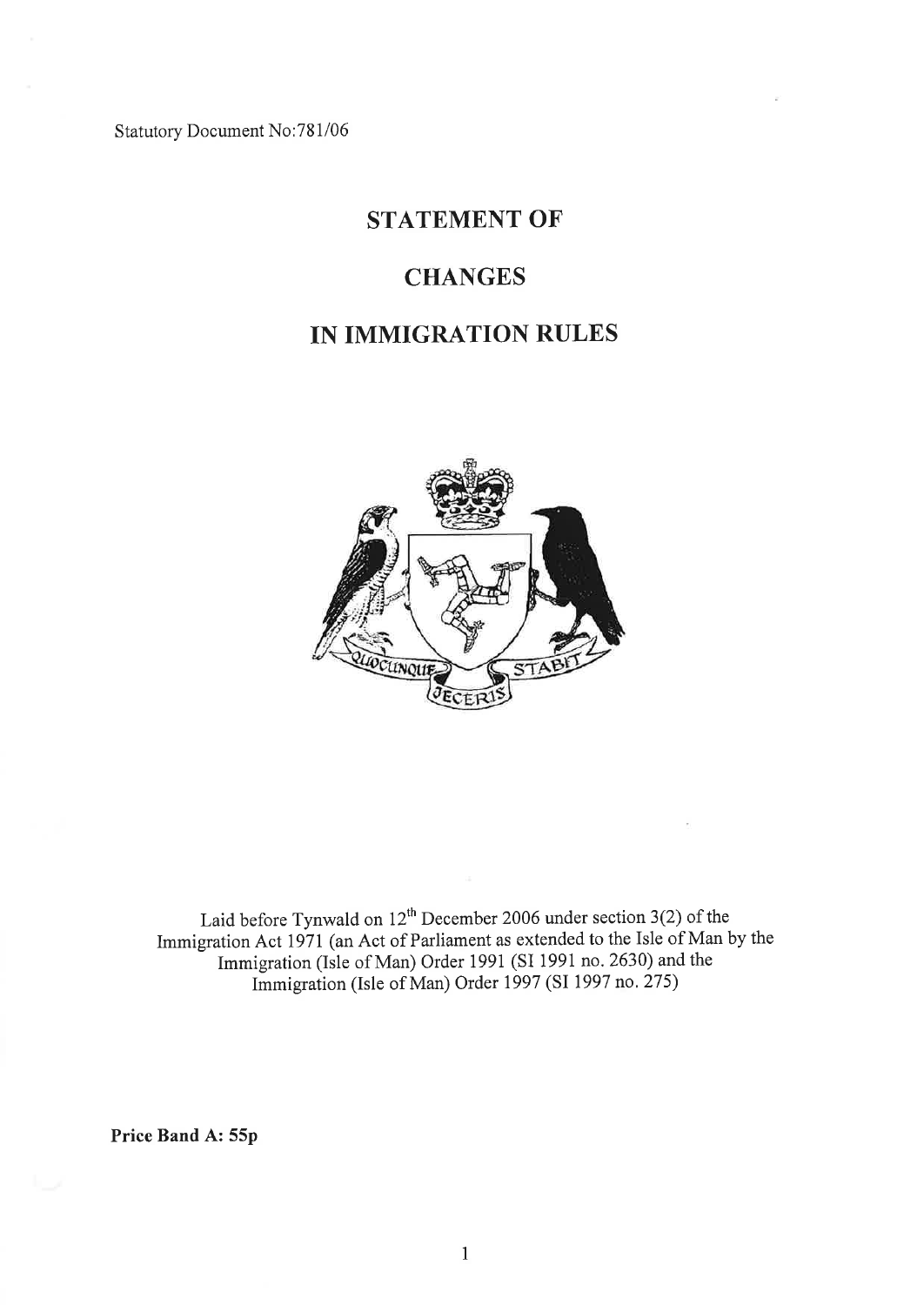#### STATEMENT OF CHANGES IN IMMIGRATION RULES

His Excellency the Lieutenant Governor has made the changes hereinafter stated in the Rules laid down by him as to the practice to be followed in the administration of the Immigration Act 1971 (an Act of Parliament as it has effect in the Isle of Man)<sup>(a)</sup> for regulating entry into and the stay of persons in the Isle of Man and contained in the Statement laid before Tynwald on 17<sup>th</sup> May 2005<sup>(b)</sup>

These changes take effect on  $5<sup>th</sup>$  October 2006.

1. For paragraph 364 substitute:

"364. In considering deportation, whilst each case will be considered on its merits, where a person is liable to deportation the presumption shall be that the public interest requires deportation. The Lieutenant Governor will consider all relevant factors in considering whether the presumption is outweighed in any particular case, although it will only be in exceptional circumstances that the public interest in deportation will be outweighed in a case where it would not be contrary to the Human Rights Convention and the Convention and Protocol relating to the Status of Refugees to deport. The aim is an exercise of the power of deportation which is consistent and fair as between one person and another, although one case will rarely be identical with another in all material respects. Deportation will normally be the proper course where a person has failed to comply with or has contravened a condition or has remained without authority. Before a decision to deport is reached the Lieutenant Governor will take into account all relevant factors known to him including:

- (i) age;
- (ii) length of residence in the Isle of Man;
- $(iii)$ strength of connections with the Isle of Man;
- (iv) personal history, including character, conduct and employment record;
- domestic circumstances; (v)
- previous criminal record and the nature of any offence of which the person has been convicted; (vi)
- compassionate circumstances;  $(vii)$
- any representations received on the person's behalf." (viii)

(b) S,D, 62/05 amended by 692/05 and 442/06

<sup>(</sup>a) Extended to the Isle of Man by S,I. 1991 No 2630 and S.I. 1997 No 275